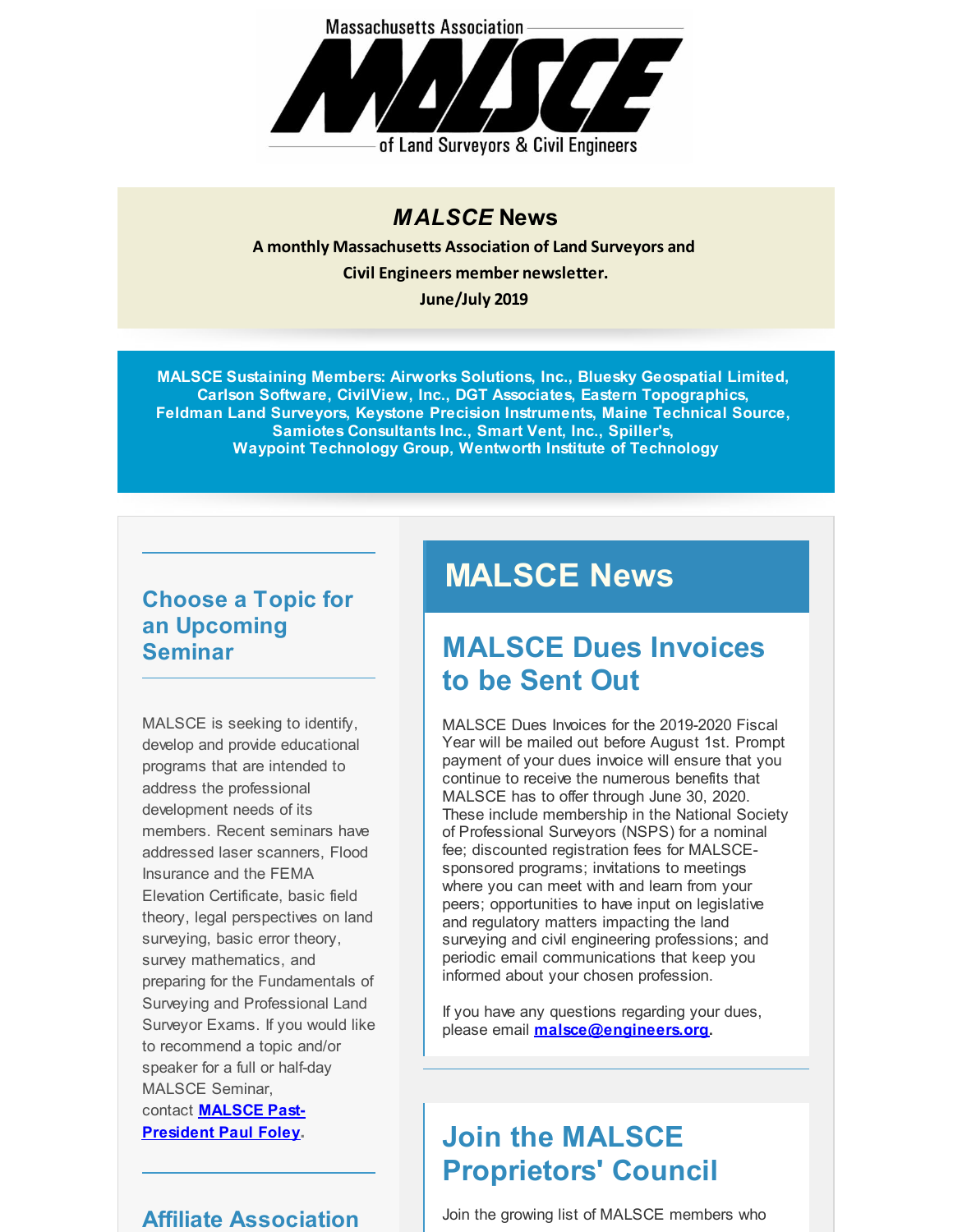#### **Events**

**Vermont Society of Land Surveyors** *Fall Conference 2019* September 5 & 6, 2019 Hampton Inn by Hilton Colchester, Vermont **[More](http://r20.rs6.net/tn.jsp?f=001t3J5MtBI5nPsTEyKaAejHpJkKjaGHrt2em1QN7owAKEmEvnfmKxsB2eiQJnddvp0UxMYRehiYs_3XzPeU5LKM4AJGbcUGlpo_pMaN_YufARgYSZ0pDvgddSwPF0YxkoLWqU1gHkjaUXh6OIDUaQCMfkiMA4WQclSUFBVvBLsyzt7P2MGqZDqCAXw7XkNHIiymkl8A318NrQ=&c=&ch=) Info**

#### **Classified Advertisements**

**Survey Party Chief, Field Technician, and Office Technician Positions Available**

Beals and Thomas Inc. is currently seeking responsible, highly motivated, and detailoriented individuals to join our Land Surveying Department. We are celebrating 35 years of providing high quality survey, civil engineering, planning, permitting and environmental services to a wide variety of public and private clients. We are pursuing dedicated and engaged individuals to work collaboratively as part of our multidisciplinary team to address land conservation and development challenges.

We offer highly competitive compensation, signing bonus, and a comprehensive benefits package including companysponsored health and dental insurance, long-term and shortterm disability insurance, and 2X annual salary life insurance. Also included are paid sick time, holidays and vacation days, plus a 401(k) plan with company match.

Ideal candidates possess leadership abilities to manage survey assignments in the field and provide office survey support. We are actively recruiting for the following positions:

- o Survey Party Chiefs
- o Field Technicians
- o Office Technicians

If you are ambitious, take pride in

represent their company as a member of the MALSCE Proprietors' Council. Under the leadership of its chair, Michael A. Feldman, Feldman Land Surveyors, the MALSCE Proprietors' Council has demonstrated an ongoing commitment to helping MALSCE grow and thrive, Proprietors' Council members have the opportunity to work with leaders from across the Commonwealth to help define the direction of MALSCE. There are also opportunities to hear from clients and bounce ideas off of peers regarding staffing, business opportunities, marketing and sustainability in our industries. To learn more about the [Proprietors'](http://r20.rs6.net/tn.jsp?f=001t3J5MtBI5nPsTEyKaAejHpJkKjaGHrt2em1QN7owAKEmEvnfmKxsBxfyjj6_Fp2u5jlKiw6TMLWxzgX_QAEcLML7GTgEI5qFBN6IGKLZrOZrKW0qhrFeAWaRblh5Ik5ZD_FPmQdU5k_ARCGmKJ0mnPcD4epCb7aT4jPio2VIp5AAZkPNX8YrPmofuDG67X7aoNdcL3O0gvpazLpcw120WQ==&c=&ch=) Council, **click here**. To join the council, **[click](http://r20.rs6.net/tn.jsp?f=001t3J5MtBI5nPsTEyKaAejHpJkKjaGHrt2em1QN7owAKEmEvnfmKxsB84Mfa6EDa-pz-rddJcrqtKf7MyGaSPaJr1oycykmIYX-17H13C1hho0nsM2gfLCLSqufdijMjyaVJcD3z1dbpLmpXqHFCkLpgUAUe7Q45RdDlt2x9oI7_poPoEQCdO-Ij6CWSJGd_9YuhERu-gtdaZsosS6A_ytTa93jA1XCpTXZcA6z_grKgYbU4gwCypXD-WTz-Qfk7Js&c=&ch=) here**.

### **Become a MALSCE Sustaining Member**

The Massachusetts Association of Land Surveyors and Civil Engineers (MALSCE) is pleased to announce its 2019-2020 Sustaining Membership Program. Promote your company or educational institution to over 375 MALSCE members and demonstrate your support of the land surveying profession by becoming a MALSCE Sustaining Member today! For \$500, your organization can become a Sustaining Member for the 2020 Fiscal Year as well as the 2020-2021 sustaining member renewal period which lasts until Fall 2020. [Click](http://r20.rs6.net/tn.jsp?f=001t3J5MtBI5nPsTEyKaAejHpJkKjaGHrt2em1QN7owAKEmEvnfmKxsB2eiQJnddvp0xhvpaJyzbl9Wa8uAJZEncEoiFxygX3hp52f8LNPnBBgeLmoB4j5xt6mZHcfUhdDwj9WFED74XbdN796vU0K0DgzBu_sFyk7nyBt6536aptJkqsL1egj1vJ8x4VCfJGhS_viEXKR_KYXILrLY17DAkWq83T8TEfuT9kdi-3ezAQyxvPIKlV7yV5LISofv4-22eBYy4dkNfUg=&c=&ch=) here to learn more.

### **MALSCE has Limited "Get Kids Into Survey" Posters Available**



While supplies last, MALSCE is offering a limited number of "Get Kids Into Survey" posters for members to give to their local grammar schools. The goal of the program is to educate and excite the next generation of surveyors while bettering the geospatial industry globally. If you are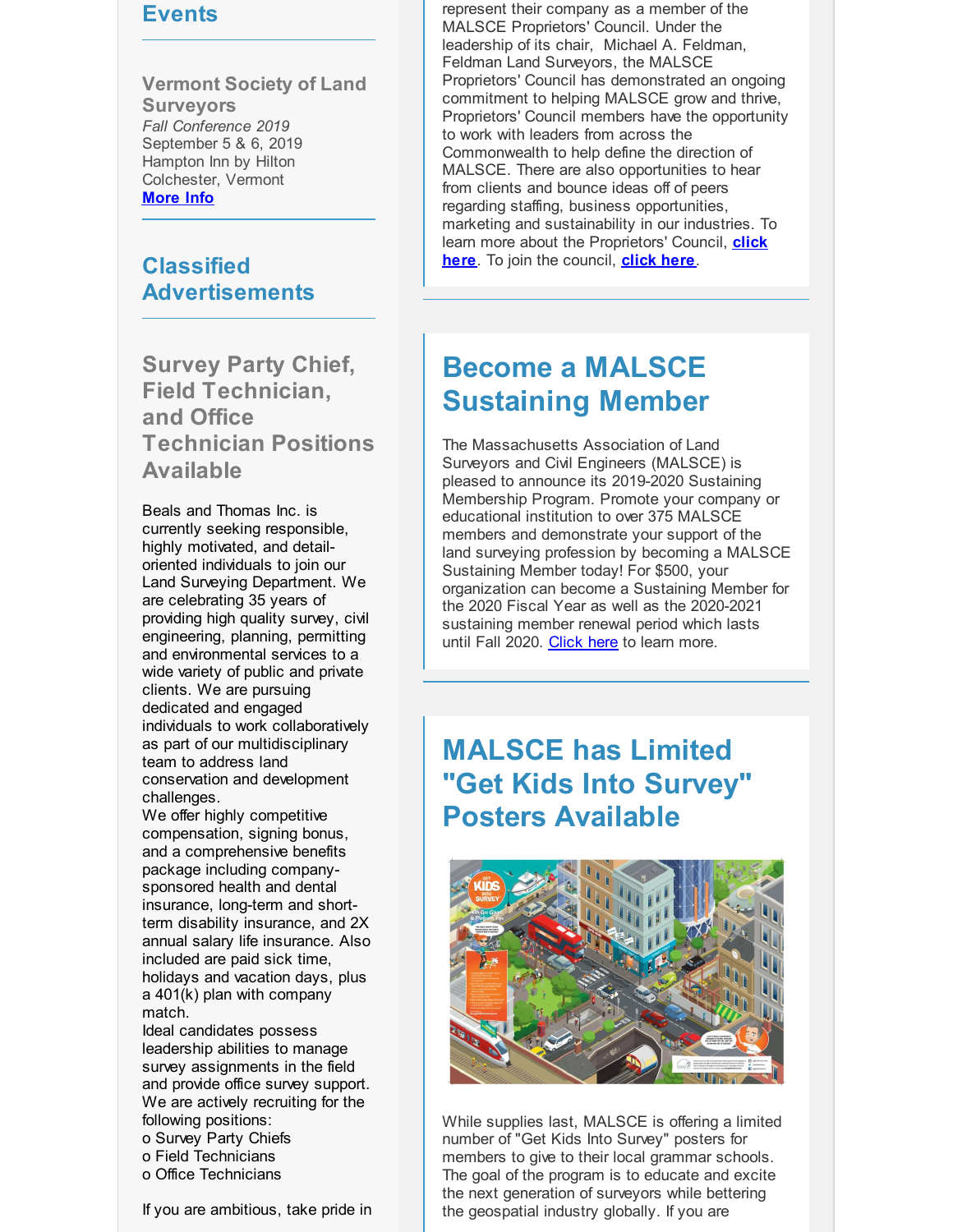your work, and are seeking to advance your career, we encourage you to apply to join our team.

To learn more about us and the positions offered as well as to apply, please visit our website: **[www.bealsandthomas.com](http://r20.rs6.net/tn.jsp?f=001t3J5MtBI5nPsTEyKaAejHpJkKjaGHrt2em1QN7owAKEmEvnfmKxsB-fQfgzAXw6L8D508BIkT3OsENYgAWc0KMxfGOSUJn-cHVvzXKv0C_59unde-fe3himDpCftodomnbtIedITLLwd30dWic6h4JEgboSrJ0cpflhj3JaN8R9u_VoTQDg7Fg==&c=&ch=)**

#### **Party Chief, Staff & Project Surveyor Positions Available**

Want to work in Boston?.....Hancock Associates has immediate openings for Party Chiefs and Staff Surveyors in our new Boston office!

Want to get out of Boston?.....Hancock Associates has immediate openings for Staff & Project Surveyors in our Marlborough office!

All candidates must have experience in surveying including ALTA, existing conditions, Land Court, GPS, construction layout, settlement monitoring, lot stakings, etc. for projects including high profile developments, commercial, residential, infrastructure as well as lot surveys, and plot plans. Requires excellent communication skills and candidates must be career driven and team players. We offer tremendous variety of project scope, size, intricacy and location.

Hancock Associates offers exceptional growth potential, Medical insurance, 401K, paid holidays and vacation, and a professional work environment.

Qualified candidates should send cover letter, salary requirements, desired position, and resume to Hancock Associates, 185 Centre Street, Danvers, MA 01923 or email us at **[hr@hancockassociates.com](mailto:hr@hancockassociates.com)**

**Looking for Professional Land Surveyors**

Busy established Land Surveying

interested in the posters and want to learn more please contact Emily Devane at **[edevane@engineers.org](mailto:edevane@engineers.org)**.

## **MALSCE Government Affairs Update - July 2019**

**[Click](http://r20.rs6.net/tn.jsp?f=001t3J5MtBI5nPsTEyKaAejHpJkKjaGHrt2em1QN7owAKEmEvnfmKxsB84Mfa6EDa-pr4avXY-KBJXXCrKUdAbzJPGaP3_ptuzBEQta-b9NJiYAcOU7E5T_9YhWWiBIYUvwnZDiMIxfZpwR-vFIMH0c4nq_H8jjKl4JWWXjXccdeU8mfaedsT1r3Rh0jtKb6kQ3ym_uEvcOgpVzoeL6PmNwwas2nsidQYjl3xero8ggxMJszxxYBGyh5VpiwndMCF0WLUqiJnW-Ads=&c=&ch=) here** to learn more about the Emergency Dig-Safe Regulations issued by the DPU, contacting your Massachusetts Legislators and asking them to support our Dig Safe Bill, City of Boston municipal lobbying registration, updates from the Massachusetts Board of Registration of Professional Engineers and Professional Land Surveyors and more.

# **NSPS News**

## **Surveying Featured Among Attractive Employment Opportunities**

*- from NSPS News and Views 6/5/19*

A **[CNBC](http://r20.rs6.net/tn.jsp?f=001t3J5MtBI5nPsTEyKaAejHpJkKjaGHrt2em1QN7owAKEmEvnfmKxsB2eiQJnddvp0yfok7tABQSINAH8etLV9CERAzGvw1c2CfHm5wEmEvtEgV3E1aMVwh8wyK6Byg8Y-rOYID_H94FUjjjCiKCBInB7euZtm1ofXzItJYjhmM3Wjnke1PLCurfW2EQNgxs_xPbFBzZISFhBp17GBKfoaC7iMzOtbUmNQsAJdXcYyW2VKqVsO1gPC5obSFuUDJmmFiO_vx9C1IZc=&c=&ch=) study** analyzed data from the Bureau of Labor Statistics and identified 15 occupations that it noted as offering "freedom to work outdoors, connections to the natural world, and a chance to answer age-old questions about our planet and solar system." The study projected job growth through 2026 for the 15 respective occupations to be between -1% to 19%. Surveying was shown as having a projected job growth of 11%, which tied as the 4th highest among the group.

# **National Trig-Star Committee Selects Winners of the Richard**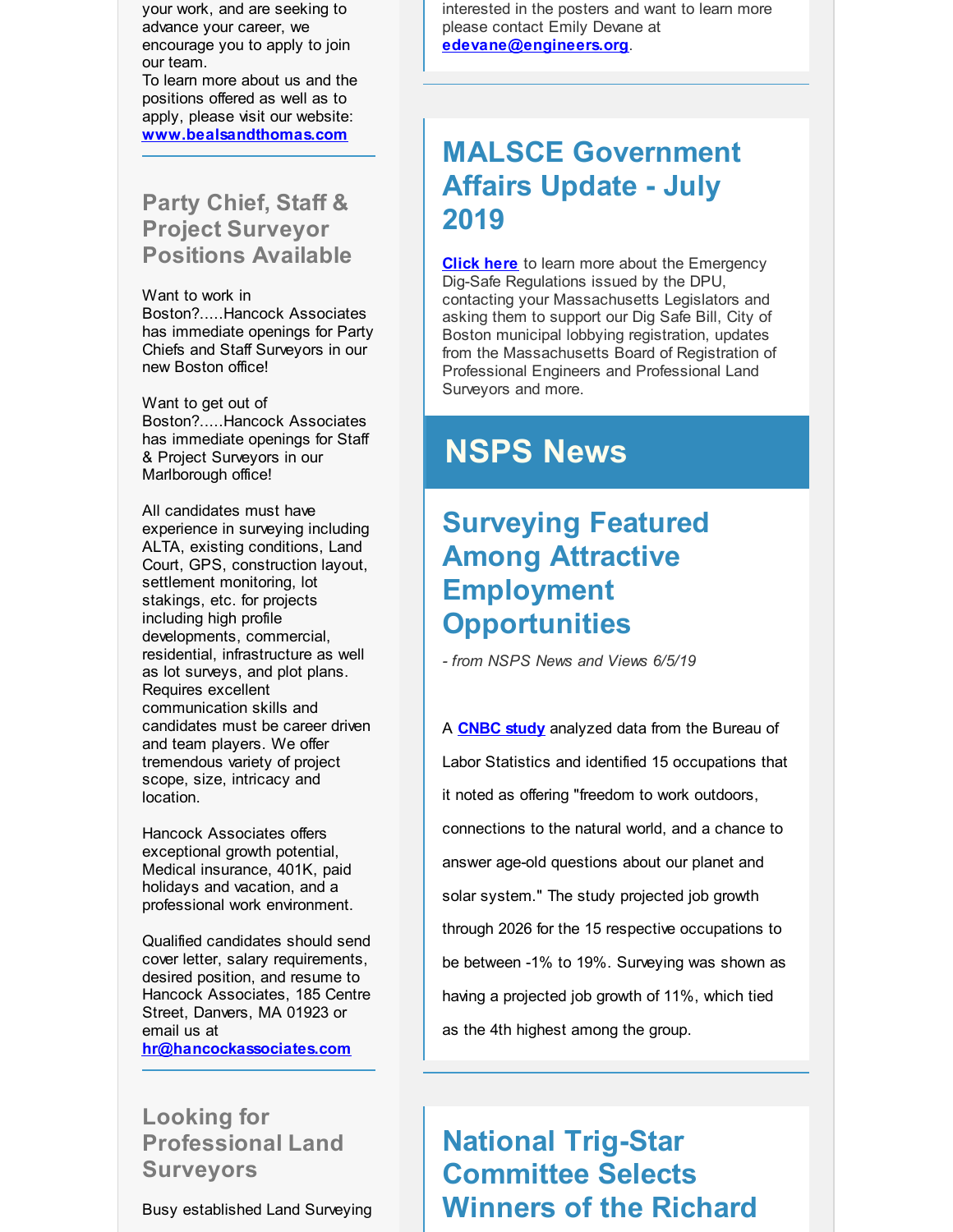firm has immediate openings for Professional Land Surveyors to join our team.

Field work and drafting for a variety of instrument surveys. Great opportunity to work remotely and independently. Flexible part-time hours.

Massachusetts stamp required. Florida stamp a plus. Must have attention to detail.

Please send resume to: **[NorthernPlotPlans@gmail.com](mailto:NorthernPlotPlans@gmail.com)**

#### **Advertise In MALSCE News**

*If your company has a job opening that it would like to promote, please [click](http://r20.rs6.net/tn.jsp?f=001t3J5MtBI5nPsTEyKaAejHpJkKjaGHrt2em1QN7owAKEmEvnfmKxsB84Mfa6EDa-pPqkQlF2g_joDGDytdn52IiE4HJSl8VvTvz4ujIQvcB-wHC0ISEj3OCr13b-FLoO_G82sbMEpd-a7zndWWCPQE0yq9W1fEJuG_PfKlzDKARayIAG5XQS2KCYb_6Cefet_JaAWPSCBp_fNg7aPH9fVCorukE2afuXWiwHUtvTGeRY2qywSndmCow==&c=&ch=) here for information about advertising in MALSCE News and on the MALSCE website.*

#### **MALSCE News is Seeking Topical Articles**

Did you have a particularly challenging project? Have a technical matter to discuss? Do you have a perspective on the profession you'd like to share? Your colleagues are waiting to learn from your experience. Submit an article for publication in MALSCE News. MALSCE is seeking topical articles for publication in future issues of MALSCE News. While we cannot promise to print everything submitted, if you've written something you'd like to share with your fellow MALSCE [members,](mailto:rkeenan@engineers.org) forward it to **Rich Keenan**.

### **E. Lomax National Trig-Star and Teaching Excellence Awards**

The National Society of Professional Surveyors (NSPS) is pleased to announce the recipients of the **2019 Richard E. Lomax National Trig-Star Awards**. The Trig-Star [committee](http://r20.rs6.net/tn.jsp?f=001t3J5MtBI5nPsTEyKaAejHpJkKjaGHrt2em1QN7owAKEmEvnfmKxsB2eiQJnddvp0kgKHpXM2fLLIA_TRnMJvRueqmTGW8rSsd7nLfw1ExejFVgI2AxC6fntq0ua16_SZke2TePQKF4vdGmLQKW4y_O-1E8FjL9eKCuBowWY1HUnS2qfXwRNigbvYeOHmm8Jn3kRRUb6tPfvc2JIHnWlmLS7xy8_AnUAxMspZZag4ta4=&c=&ch=) met on July 12- 13, 2019 to determine the three top high school students from the national examinations submitted by state winners. This year there were thirty-six state winners submitted. A past president of NSPS, Richard Lomax was the driving force behind the elevation of the local Trig-Star program to the national level. In October 1994, Board action named this high school trigonometry skill award in his honor.

### **NSPS brings 'Get Kids Into Survey' Theme to American School Counselors Association Conference**

*- from NSPS News and Views 7/3/19*

Joined by Elly Ball (CEO-Get Kids Into Survey), a team of NSPS representatives participated in the exhibit hall of the ASCA 2019 annual conference held in Boston, MA June 29-July 1. More than 1,200 Get Kids Into Survey posters (New York and Crime Scene) were picked up by attendees and the NSPS team was able to have direct conversations about Surveying careers with hundreds of attendees.